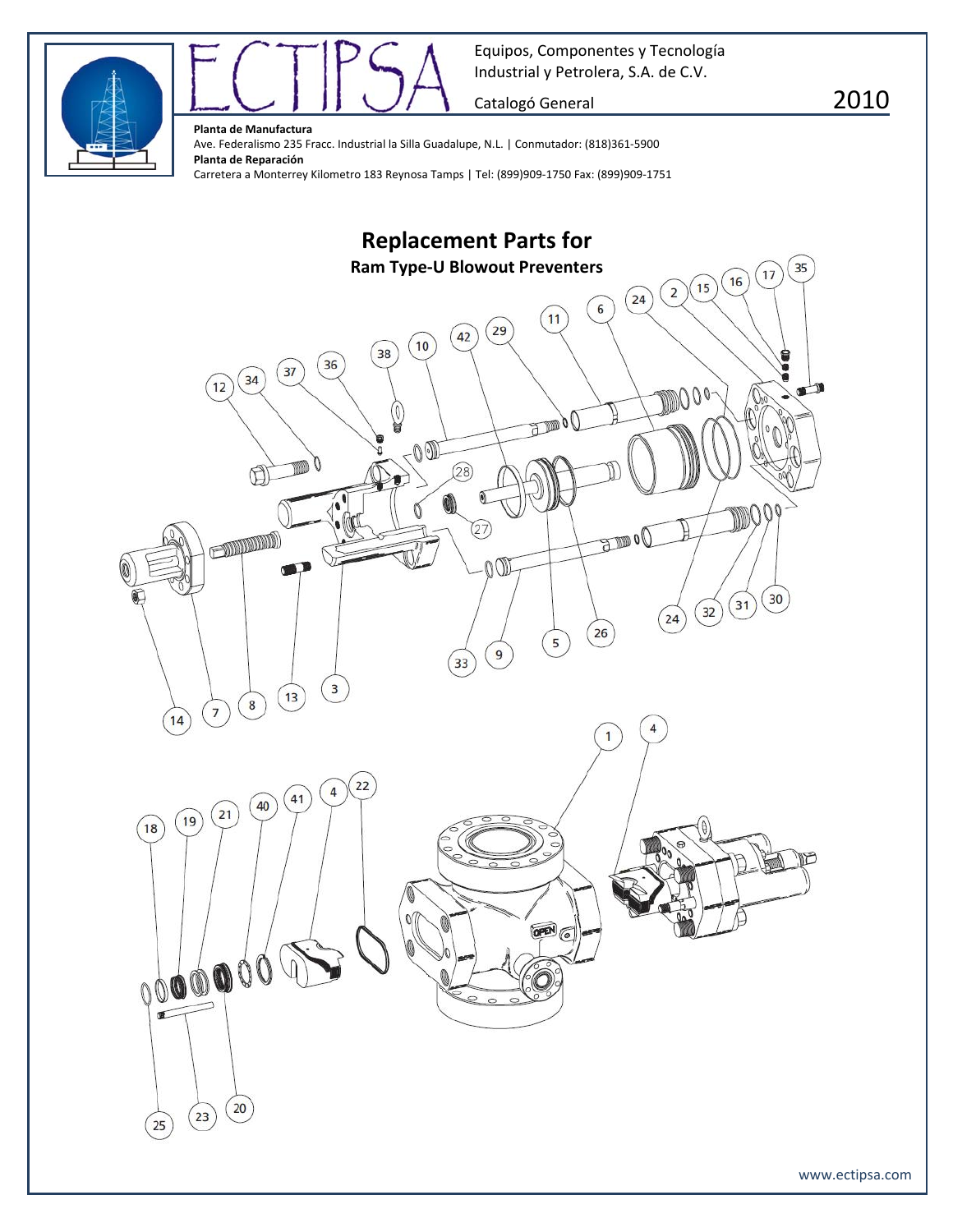



Catalogó General **2010** 

**Planta de Manufactura**

Ave. Federalismo 235 Fracc. Industrial la Silla Guadalupe, N.L. | Conmutador: (818)361‐5900 **Planta de Reparación** Carretera a Monterrey Kilometro 183 Reynosa Tamps | Tel: (899)909‐1750 Fax: (899)909‐1751

## 7‐1/16" 3,000 ‐ 11" 10,000 psi WP Type U Blowout Preventer Part Numbers

| Item No.       | <b>Description</b>                       | Qty<br>Single            | Qty<br><b>Double</b>     | WP Model II     | 7-1/16" 3000 psi 7-1/16" 5000 psi<br>WP Model II | 7-1/16" 10,000<br>psi WP Model II | 7-1/16 15,000 psi<br>WP Model II | 11" 3000 psi<br>WP Model II | 11" 5000 psi<br>WP Model II | 11" 10,000 psi<br>WP Model II |
|----------------|------------------------------------------|--------------------------|--------------------------|-----------------|--------------------------------------------------|-----------------------------------|----------------------------------|-----------------------------|-----------------------------|-------------------------------|
| $\mathbf{1}$   | Body                                     | $\mathbf{1}$             | 1                        |                 |                                                  |                                   |                                  |                             |                             |                               |
| $\overline{2}$ | Intermediate Flange                      | $\overline{2}$           | $\overline{4}$           | 30266-03        | 30266-03                                         | 30266-01                          | 30266-01                         | 30267-03                    | 30267-03                    | 30267-03                      |
| 2A             | Intermediate Flange/Shear                | $\overline{\phantom{a}}$ | $\overline{\phantom{a}}$ | 41499-03**      | 414990-03**                                      | 41499-01**                        | 41499-01**                       | 41457-03**                  | 41457-03**                  | 41457-03**                    |
| $\overline{3}$ | Bonnet                                   | $\overline{2}$           | $\overline{4}$           | 30278-04        | 30278-03                                         | 30278-02                          | 30278-01                         | 30268-01                    | 30268-02                    | 30268-03                      |
| $\overline{4}$ | Ram Assembly                             | $\overline{2}$           | $\overline{4}$           | 644216-()       | 644216-()                                        | $644216-()$                       | $644215-()$                      | 644219-(                    | 644219()                    | 644219-()                     |
| 5              | Piston, Operating                        | $\overline{2}$           | $\sqrt{4}$               | 667940          | 667940                                           | 667940                            | 667940                           | 673178                      | 673178                      | 673178                        |
| 5A             | Piston, Operating/Shear                  | ÷,                       | ٠                        | 49116-01***     | 49116-01**                                       | 49116-01**                        | 49116-01**                       | 698914**                    | 698914**                    | 698914**                      |
| $\,$ 6 $\,$    | Cylinder, Operating                      | $\overline{2}$           | $\sqrt{4}$               | 30274-02        | 30274-02                                         | 30274-02                          | 30274-02                         | 30274-03                    | 30274-03                    | 30274-03                      |
| 6A             | Cylinder, Operating/Shear                | ×.                       | ٠                        | 41365-02**      | 41365-02**                                       | 41365-02**                        | 41365-02**                       | 41365-03**                  | 41365-03**                  | 41365-03**                    |
| $\overline{7}$ | Housing, Locking Screw                   | $\overline{2}$           | $\overline{4}$           | 30308-01        | 30308-01                                         | 30308-01                          | 30308-02                         | 30308-02                    | 30308-02                    | 30308-02                      |
| 8              | Locking Screw                            | $\overline{2}$           | $\overline{4}$           | 30326           | 30326                                            | 30326                             | 30326                            | 30365                       | 30365                       | 30365                         |
| 8A             | Locking Screw/Shear                      | $\overline{\phantom{a}}$ | $\overline{\phantom{a}}$ | 49258-01        | 49258-01                                         | 49258-01                          | 49258-01                         | 46628-01                    | 46628-01                    | 46628-01                      |
| 9              | Piston, Ram Change/Open                  | $\overline{2}$           | 4                        | 30324           | 30324                                            | 30324                             | 30324                            | 30362                       | 30362                       | 30362                         |
| 10             | Piston, Ram Change/Close                 | $\overline{2}$           | $\overline{4}$           | 30325           | 30325                                            | 30325                             | 30325                            | 30363                       | 30363                       | 30363                         |
| 11             | Cylinder, Ram Change                     | $\overline{4}$           | 8                        | 30273-02        | 30273-02                                         | 30273-02                          | 30273-02                         | 30273-03                    | 30273-03                    | 30273-03                      |
| 12             | Bolt, Bonnet                             | 8                        | 16                       | 30312-06        | 30312-02                                         | 30312-07                          | 30312-01                         | 30312-04                    | 30312-03                    | 30312-05                      |
| 12A            | Bolt, Bonnet/Shear                       | $\sim$                   | $\mathcal{L}$            | 41366-06        | 41366-02                                         | 41366-07                          | 41366-01                         | 41366-04                    | 41366-03                    | 41366-05                      |
| 13             | Stud, Locking Screw Housing              | 16                       | 32                       | 5913-26-10      | 5913-26-10                                       | 5913-26-10                        | 5913-26-10                       | 5915-25-10                  | 5915-25-10                  | 5915-25-10                    |
| 13A            | Stud, Locking Screw Housing/Shear        | $\sim$                   | $\overline{\phantom{a}}$ | 38732-57-00-54  | 38732-57-00-54                                   | 38732-57-00-54                    | 38732-57-00-54                   | 38732-59-00-65              | 38732-59-00-65              | 38732-59-00-65                |
| 14             | Nut. Locking Screw Housing               | 16                       | 32                       | 12955-11-10     | 12955-11-10                                      | 12955-11-10                       | 12955-11-10                      | 12955-17-10                 | 12955-17-10                 | 12955-17-10                   |
| 15             | Check Valve, Plastic Packing             | $\overline{2}$           | $\sqrt{4}$               | 680645-01       | 680645-01                                        | 680645-01                         | 680645-01                        | 680645-01                   | 680645-01                   | 680645-01                     |
| 16             | Screw, Plastic Packing                   | $\overline{2}$           | $\overline{4}$           | 5940-09         | 5940-09                                          | 5940-09                           | 5940-09                          | 5940-09                     | 5940-09                     | 5940-09                       |
| 17             | Pipe Plug, Plastic Packing               | $\overline{2}$           | $\overline{4}$           | 5930-05         | 5930-05                                          | 5930-05                           | 5930-05                          | 5930-05                     | 5930-05                     | 5930-05                       |
| 18             | Ring, Plastic Packing                    | $\overline{2}$           | $\sqrt{4}$               | 12469-36        | 12469-36                                         | 12469-36                          | 12469-36                         | 12469-38                    | 12469-38                    | 12469-38                      |
| 19             | Ring, Plastic Energizing                 | $\overline{2}$           | $\sqrt{4}$               | 18586-12        | 18586-12                                         | 18586-12                          | 18586-12                         | 18586-13                    | 18586-13                    | 18586-13                      |
| 20             | Seal Ring, Connecting Rod                | $\overline{2}$           | $\sqrt{4}$               | 11741-37        | 11741-37                                         | 11741-37                          | 11741-37                         | 11741-38                    | 11741-38                    | 11741-38                      |
| 21             | Ring, Back-Up                            | $\overline{4}$           | $\bf 8$                  |                 |                                                  | 21792-21                          | 21792-21                         | 21792-22                    | 21792-22                    | 21792-22                      |
| 22             | Seal, Bonnet                             | $\overline{2}$           | $\overline{4}$           | 46613-01        | 46613-01                                         | 46613-01                          | 46613-01                         | 46613-02                    | 46613-02                    | 46613-02                      |
| 23             | Pin, Ram Guide                           | $\overline{4}$           | 8                        | 30313-02        | 30313-02                                         | 30313-02                          | 30313-02                         | 30313-03                    | 30313-03                    | 30313-03                      |
| 24             | O-Ring, Operating Cylinder               | $\overline{4}$           | 8                        | 6227-73-13-85   | 6227-73-13-85                                    | 6227-73-13-85                     | 6227-73-13-85                    | 6227-78-13-85               | 6227-78-13-85               | 6227-78-13-85                 |
| 25             | O-Ring, Operating Piston Rod to Int Fig  | $\overline{2}$           | $\overline{4}$           | 18492-92        | 18492-92                                         | 18492-92                          | 18492-92                         | 18492-91                    | 18492-91                    | 18492-91                      |
| 26             | Lip Seal, Operating Piston               | $\overline{2}$           | $\overline{4}$           | 704774          | 704774                                           | 704774                            | 704774                           | 704773                      | 704773                      | 7044772                       |
| 27             | Seal Ring, Tail Rod                      | $\overline{2}$           | $\overline{4}$           | 11741-32        | 11741-32                                         | 11741-32                          | 11741-32                         | 11741-33                    | 11741-33                    | 11741-33                      |
| 28             | O-Ring, Wiping                           | $\overline{2}$           | $\overline{4}$           | 6227-34-01-70   | 6227-34-01-70                                    | 6227-34-01-70                     | 6227-34-01-70                    | 6227-38-01-70               | 6227-38-01-70               | 6227-38-01-70                 |
| 29             | O-Ring, Ram Change Piston to Body        | $\overline{4}$           | 8                        | 18491-73        | 18491-73                                         | 18491-73                          | 18491-73                         | 6227-29-13-85               | 6227-29-13-85               | 6227-29-13-85                 |
| 30             | O-Ring, Ram Change Piston Rod to Int Fig | $\overline{4}$           | $\bf 8$                  | 6227-32-13-85   | 6227-32-13-85                                    | 6227-32-13-85                     | 6227-32-13-85                    | 6227-34-13-85               | 6227-34-13-85               | 6227-34-13-85                 |
| 31             | O-Ring, Ram Change Cylinder to Int Fig   | $\overline{4}$           | 8                        | 6227-41-13-85   | 6227-41-13-85                                    | 6227-41-13-85                     | 6227-41-13-85                    | 31423-25-13-85              | 31423-25-13-85              | 31423-25-13-85                |
| 32             | O-Ring, Ram Change Cylinder to Bonnet    | $\overline{4}$           | 8                        | 6227-45-13-85   | 6227-45-13-85                                    | 6227-45-13-85                     | 6227-45-13-85                    | 31423-26-13-85              | 31423-26-13-85              | 31423-26-13-85                |
| 33             | O-Ring, Ram Change Piston                | $\overline{4}$           | 8                        | 6227-35-13-85   | 6227-35-13-85                                    | 6227-35-13-85                     | 6227-35-13-85                    | 6227-38-13-85               | 6227-38-13-85               | 6227-38-13-85                 |
| 34             | O-Ring, Bonnet Bolt Retainer             | 8                        | 16                       | 6230-01-13-85   | 6230-03-13-85                                    | 6230-07-13-85                     | 6230-10-01-90                    | 6230-05-13-85               | 6230-07-13-85               | 6230-12-13-85                 |
| 35             | Cap Screw Int Flange to Bonnet           | $16***$                  | $32***$                  | 702585-22-00-50 | 702585-22-00-50                                  | 702585-22-00-50                   | 702585-22-00-50                  | 702585-25-00-50             | 702585-25-00-50             | 702585-25-00-50               |
| 36             | Gland, Bleeder                           | $\overline{2}$           | 4                        | 17454-08        | 17454-08                                         | 17454-08                          | 17454-08                         | 17454-08                    | 17454-08                    | 17454-08                      |
| 37             | Plug, Bleeder                            | $\overline{2}$           | $\overline{4}$           | 17454-09        | 17454-09                                         | 17454-09                          | 17454-09                         | 17454-09                    | 17454-09                    | 17454-09                      |
| 38             | Lifting Eye                              | $\overline{2}$           | $\overline{2}$           | 11849           | 11849                                            | 11849                             | 11849                            | 11849                       | 11849                       | 11849                         |
| 39             | Packing, Plastic                         | 10                       | 20                       | 7650-08         | 7650-08                                          | 7650-08                           | 7650-08                          | 7650-08                     | 7650-08                     | 7650-08                       |
| 40             | Washer                                   | $\overline{2}$           | $\overline{4}$           | 2353-26         | 2353-26                                          | 2353-26                           | 2353-26                          | 2353-27                     | 2353-27                     | 2353-27                       |
| 41             | Ping, Retainer                           | $\overline{2}$           | $\overline{4}$           | 18572-83        | 18572-83                                         | 18572-83                          | 18572-83                         | 18572-84                    | 18572-84                    | 18572-84                      |
| 42             | Wear Ring, Operating Piston              | $\overline{2}$           | $\overline{4}$           | 49223-03        | 49223-03                                         | 49223-03                          | 49223-03                         | 49223-02                    | 49223-02                    | 49223-02                      |
| 43             | Space, Shear****                         | ٠                        | $\overline{\phantom{a}}$ |                 |                                                  |                                   |                                  |                             |                             |                               |

\* A Large Bore Shear Bonnet is Available for these Sizes.<br>\*\* Part Numbers Shown are for old Style Shear Bonnets<br>\*\*\* 13-5/8" through 16-1/4" and 20-3/4" through 26-3/4" Require 24 for single, 48 for double. 18-3/4" requires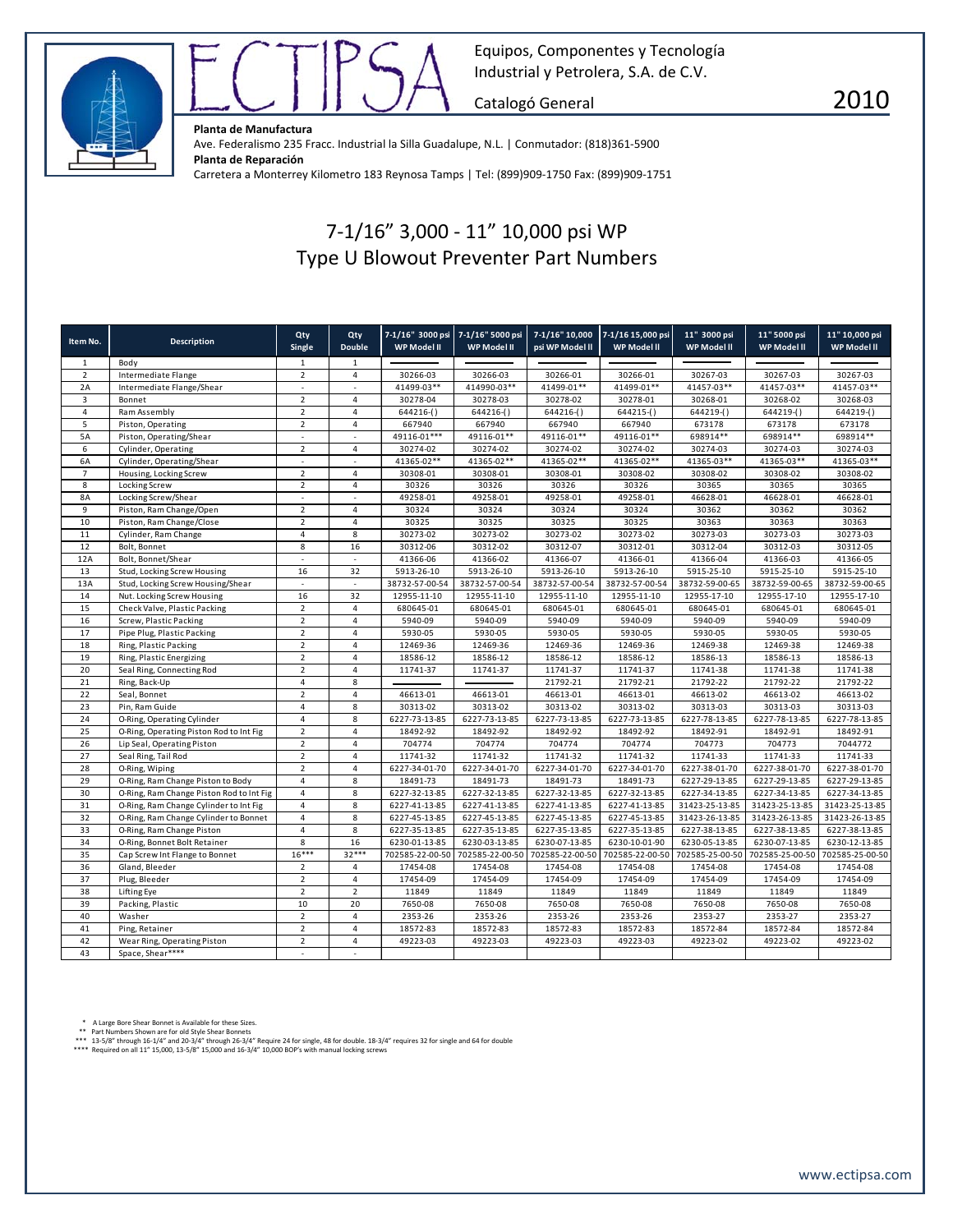



Catalogó General **2010** 

**Planta de Manufactura**

Ave. Federalismo 235 Fracc. Industrial la Silla Guadalupe, N.L. | Conmutador: (818)361‐5900 **Planta de Reparación** Carretera a Monterrey Kilometro 183 Reynosa Tamps | Tel: (899)909‐1750 Fax: (899)909‐1751

## 11" 15,000 – 16‐3/4" 5,000 psi WP Type U Blowout Preventer Part Numbers

| <b>Item</b><br>No. | <b>Description</b>                       | QTY<br><b>Single</b> | QTY<br><b>Double</b>     | MODEL 79       | 11"15,000 PSI WP 13 5/8" 3000 PSI 13 5/8" 5000 PSI<br><b>WP MODEL II</b> | WP MODEL II     | 13 5/8" 10,000<br><b>PSI WP MODELII</b> | 13 5/8" 15,000<br>PSI WP MODEL B | 163/4" 3000 PSI<br><b>WP MODEL B</b> |
|--------------------|------------------------------------------|----------------------|--------------------------|----------------|--------------------------------------------------------------------------|-----------------|-----------------------------------------|----------------------------------|--------------------------------------|
| $\mathbf{1}$       | Body                                     | $\mathbf{1}$         | $\mathbf{1}$             |                |                                                                          |                 |                                         |                                  |                                      |
| $\overline{2}$     | Intermediate Flange                      | $\overline{2}$       | $\overline{4}$           | 49391-01       | 30270-01                                                                 | 30270-01        | 31216                                   | 898899                           | 38944                                |
| 2A                 | Intermediate Flange/Shear                | $\omega$             | $\omega$                 |                | 686242**                                                                 | 686242**        | 686767**                                |                                  |                                      |
| 3                  | Bonnet                                   | $\overline{2}$       | 4                        | 31241          | 30284-02                                                                 | 30284-01        | 31241                                   | 691849                           | 38843-02                             |
| $\overline{4}$     | Ram Assembly                             | $\overline{2}$       | 4                        | $644222-()$    | 644225-()                                                                | 644225-()       | 644225-()                               | $644228-()$                      | $644231-()$                          |
| 5                  | Piston, Operating                        | $\overline{2}$       | $\overline{4}$           | 698481         | 679816                                                                   | 679816          | 678512                                  | 698996                           | 614374-01                            |
| <b>5A</b>          | Piston, Operating/Shear                  | ä,                   | $\sim$                   | $\ast$         | 687542**                                                                 | 687542**        | 690791 ***                              | $\star$                          |                                      |
| 6                  | Cylinder, Operating                      | $\overline{2}$       | $\overline{4}$           | 30274-01       | 30274-01                                                                 | 30274-01        | 30274-01                                | 30274-06                         | 30274-06                             |
| 6A                 | Cylinder, Operating/Shear                | $\omega$             | $\sim$                   |                | 41365-01**                                                               | 41365-01**      | 41365-01**                              |                                  |                                      |
| $\overline{7}$     | Housing, Locking Screw                   | $\overline{2}$       | $\overline{4}$           | 30308-03       | 30308-03                                                                 | 30308-03        | 30308-03                                | 30308-06                         | 30308-06                             |
| 8                  | Locking Screw                            | $\overline{2}$       | 4                        | 30846          | 30307                                                                    | 30307           | 30307                                   | 695234                           | 38901                                |
| <b>8A</b>          | Locking Screw/Shear                      | $\omega$             | $\omega$                 |                | 30846                                                                    | 30846           | 30846                                   |                                  |                                      |
| 9                  | Piston Ram Change/Open                   | $\overline{2}$       | 4                        | 31239          | 30310                                                                    | 30310           | 31239                                   | 38847                            | 38946                                |
| 10                 | Piston Ram Change/Close                  | $\overline{2}$       | 4                        | 31238          | 30309                                                                    | 30309           | 31238                                   | 38848                            | 38947                                |
| 11                 | Cylinder, Ram Change                     | $\overline{4}$       | 8                        | 30273-01       | 30273-01                                                                 | 30273-01        | 30273-01                                | 30273-06                         | 30273-07                             |
| 12                 | Bolt. Bonnet                             | 8                    | 16                       | 30312-12       | 30312-09                                                                 | 30312-01        | 30312-12                                | 30312-25                         | 30312-17                             |
| 12A                | Bolt, Bonnet/Shear                       |                      | $\mathcal{L}$            |                | 41366-09                                                                 | 41366-01        | 41366-12                                |                                  |                                      |
| 13                 | Stud, Locking Screw Housing              | 16                   | 32                       | 38732-61-00-75 | 5918-76-10                                                               | 5918-76-10      | 5918-76-10                              | 5918-34-10                       | 5918-78-10                           |
| 13A                | Stud, Locking Screw Housing/Shear        | $\omega$             | $\omega$                 |                | 38732-61-00-75                                                           | 39732-61-00-75  | 39732-61-00-75                          |                                  |                                      |
| 14                 | Nut, Locking Screw Housing               | 16                   | 32                       | 12955-31-10    | 12955-31-10                                                              | 12955-31-10     | 12955-31-10                             | 12955-31-10                      | 12955-31-10                          |
| 15                 | Check Valve, Plastic Packing             | $\overline{2}$       | $\overline{4}$           | 680645-01      | 680645-01                                                                | 680645-01       | 680645-01                               | 680645-01                        | 680645-01                            |
| 16                 | Screw, Plastic Packing                   | $\overline{2}$       | $\overline{4}$           | 5940-09        | 5940-09                                                                  | 5940-09         | 5940-09                                 | 5940-09                          | 5940-09                              |
| 17                 | Pipe Plug, Plastic Packing               | $\overline{2}$       | $\overline{4}$           | 5930-05        | 5930-05                                                                  | 5930-05         | 5930-05                                 | 5930-05                          | 5930-05                              |
| 18                 | Ring, Plastic Packing                    | $\overline{2}$       | 4                        | 12469-38       | 12469-24                                                                 | 12469-24        | 12469-24                                | 12469-24                         | 12469-52                             |
| 19                 | Ring, Plastic Energizing                 | $\overline{2}$       | $\overline{4}$           | 18586-13       | 18586-01                                                                 | 18586-01        | 18586-01                                | 18586-01                         | 18586-14                             |
| 20                 | Seal Ring, Conneceting Rod               | $\overline{2}$       | 4                        | 11741-38       | 11741-36                                                                 | 11741-36        | 11741-36                                | 11741-36                         | 11741-44                             |
| 21                 | Ring, Back-Up                            | $\overline{4}$       | 8                        | 21792-22       |                                                                          |                 | 21792-26                                | 21792-26                         |                                      |
| 22                 | Seal, Bonnet                             | $\overline{2}$       | $\overline{4}$           | 49272-03       | 46613-13                                                                 | 46613-13        | 46613-13                                | 49272-02                         | 46613-04                             |
| 23                 | Pin, Ram Guide                           | 4                    | 8                        | 30313-01       | 30313-01                                                                 | 30313-01        | 30313-01                                | 30313-08                         | 30313-06                             |
| 24                 | O-Ring, Operating Cylinder               | $\overline{4}$       | 8                        | 6227-82-13-85  | 6227-82-13-85                                                            | 6227-82-13-85   | 6227-82-13-85                           | 30101-54-13-85                   | 30101-54-13-85                       |
| 25                 | O-Ring, Operating Piston Rod to Int Flg  | $\overline{2}$       | 4                        | 18492-91       | 18492-90                                                                 | 18492-90        | 18492-90                                | 18492-90                         | 30101-56-13-85                       |
| 26                 | Lip Seal, Operating Piston               | $\overline{2}$       | $\overline{4}$           | 704772         | 704772                                                                   | 704772          | 704772                                  | 704775                           | 704775                               |
| 27                 | Seal Ring, Tail rod                      | $\overline{2}$       | $\overline{4}$           | 11741-34       | 11741-34                                                                 | 11741-34        | 11741-34                                | 11741-45                         | 11741-45                             |
| 28                 | O-Ring, Wiping                           | $\overline{2}$       | 4                        | 6227-40-01-70  | 6227-40-01-70                                                            | 6227-40-01-70   | 6227-40-01-70                           | 6227-45-13-85                    | 6227-45-13-85                        |
| 29                 | O-Ring, Ram Change Piston to Body        | $\overline{4}$       | 8                        | 6227-31-13-85  | 6227-31-13-85                                                            | 6227-31-13-85   | 6227-31-13-85                           | 6227-31-13-85                    | 6227-31-13-85                        |
| 30                 | O-Ring, Ram Change Piston Rod to Int Flg | $\overline{4}$       | 8                        | 6227-36-13-85  | 6227-36-13-85                                                            | 6227-36-13-85   | 6227-36-13-85                           | 31423-21-13-85                   | 31423-21-13-85                       |
| 31                 | O-Ring, Ram Change Cylinder to Int Flg   | $\overline{4}$       | 8                        | 6227-49-13-85  | 6227-49-13-85                                                            | 6227-49-13-85   | 6227-49-13-85                           | 18491-03                         | 18491-03                             |
| 32                 | O-Ring, Ram Change Cylinder to Bonnet    | 4                    | 8                        | 6227-88-13-85  | 6227-88-13-85                                                            | 6227-88-13-85   | 6227-88-13-85                           | 6227-61-13-85                    | 6227-61-13-85                        |
| 33                 | O-Ring, Ram Change Piston                | $\overline{4}$       | 8                        | 6227-41-13-85  | 6227-41-13-85                                                            | 6227-41-13-85   | 6227-41-13-85                           | 6227-41-13-85                    | 6227-41-13-85                        |
| 34                 | O-Ring, Bonnet Bolt Retainer             | 8                    | 16                       | 6230-17-13-85  | 6230-09-13-85                                                            | 6230-10-01-90   | 6230-17-13-85                           | 6230-23-13-85                    | 6230-10-13-85                        |
| 35                 | Cap Screw, Int Flange to Bonnet          | $16***$              | $32***$                  |                | 702585-25-30-54 702585-25-00-44                                          | 702585-25-00-44 | 702585-25-00-54                         | 702585-31-00-54                  | 702585-31-00-44                      |
| 36                 | Gland, Bleeder                           | $\overline{2}$       | $\overline{4}$           | 17454-08       | 17454-08                                                                 | 17454-08        | 17454-08                                | 17454-08                         | 17454-08                             |
| 37                 | Plug, Bleeder                            | $\overline{2}$       | 4                        | 17454-09       | 17454-09                                                                 | 17454-09        | 17454-09                                | 17454-09                         | 17454-09                             |
| 38                 | Lifting Eye                              | $\overline{2}$       | $\overline{4}$           | 11849          | 11849                                                                    | 11849           | 11849                                   | 11849                            | 11849                                |
| 39                 | Packing Plastic                          | 10                   | 20                       | 7650-08        | 7650-08                                                                  | 7650-08         | 7650-08                                 | 7650-08                          | 7650-08                              |
| 40                 | Washer                                   | $\overline{2}$       | $\overline{4}$           | 2353-27        | 689523-01                                                                | 689523-01       | 689523-01                               | 689523-01                        | 689523-02                            |
| 41                 | Ring, Retainer                           | $\overline{2}$       | $\overline{4}$           | 18572-85       | 18572-85                                                                 | 18572-85        | 18572-85                                | 18572-85                         | 33186-35                             |
| 42                 | Wear Ring, Operating Piston              | $\overline{2}$       | $\overline{4}$           | 49223-01       | 49223-01                                                                 | 49223-01        | 49223-01                                | 49223-04                         | 49223-04                             |
| 43                 | Spacer/Shear ****                        | $\blacksquare$       | $\overline{\phantom{a}}$ | 687117-03      | 687117-03                                                                | 687117-03       | 687117-03                               | 687117-05                        |                                      |

\* A Large Bore Shear Bonnet is Available for these Sizes.<br>\*\* Part Numbers Shown are for old Style Shear Bonnets<br>\*\*\* 13-5/8" through 16-1/4" and 20-3/4" through 26-3/4" Require 24 for single, 48 for double. 18-3/4" requires